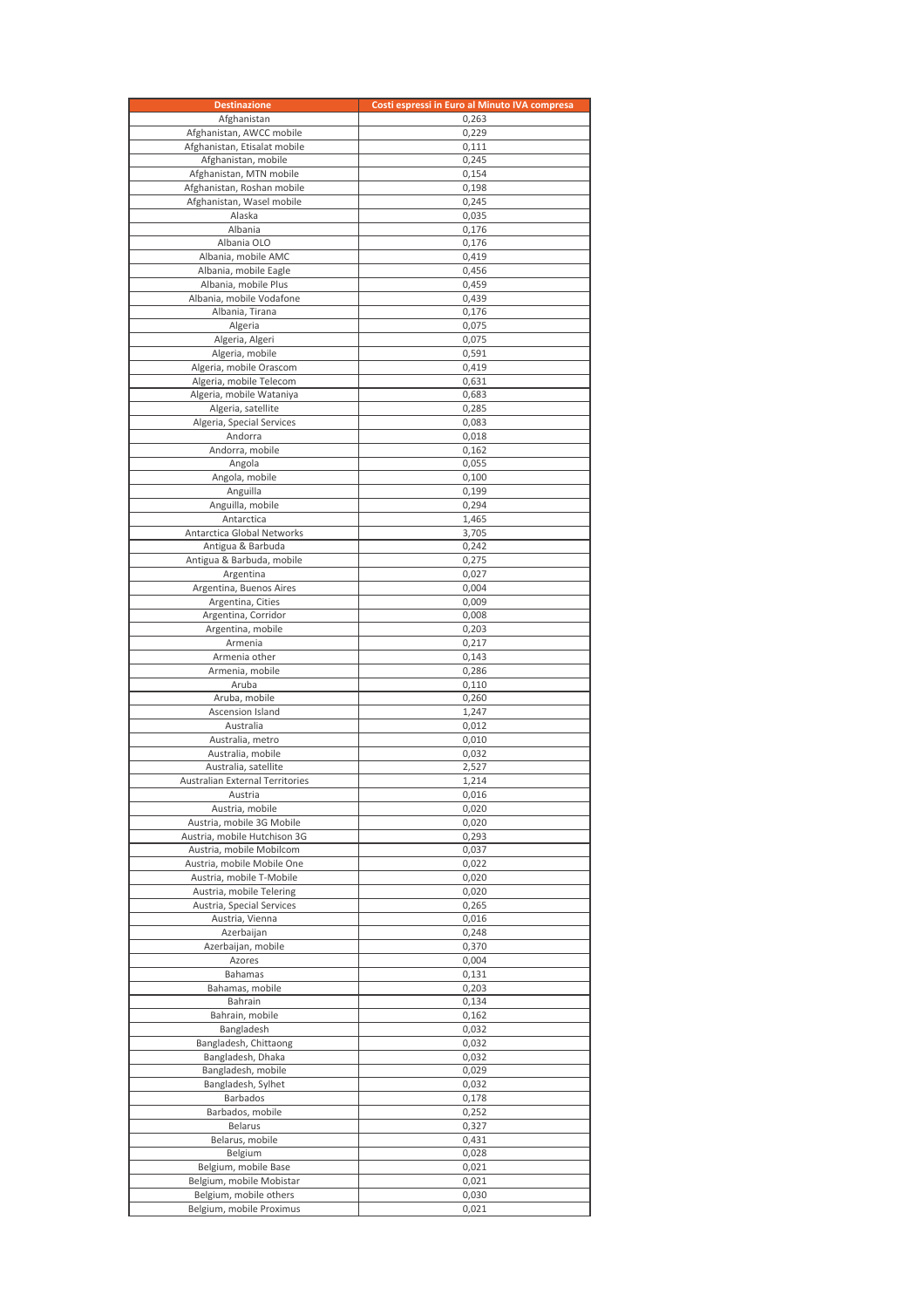| <b>Destinazione</b>                                                | Costi espressi in Euro al Minuto IVA compresa |
|--------------------------------------------------------------------|-----------------------------------------------|
| Belgium, Special Services                                          | 0,051                                         |
| Belize                                                             | 0,257                                         |
| Belize, mobile                                                     | 0,270                                         |
| Benin                                                              | 0,310                                         |
| Benin, mobile Bell Benin<br>Benin, mobile GLOMOB                   | 0,333                                         |
| Benin, mobile Libercom                                             | 0,321<br>0,269                                |
| Benin, mobile MTN                                                  | 0,319                                         |
| Benin, mobile TELCEL                                               | 0,355                                         |
| Bermuda                                                            | 0,042                                         |
| Bermuda, mobile                                                    | 0,038                                         |
| Bhutan                                                             | 0,073                                         |
| Bolivia                                                            | 0,144                                         |
| Bolivia, La Paz                                                    | 0,128                                         |
| Bolivia, mobile                                                    | 0,197                                         |
| Bosnia-Herzegovina                                                 | 0,170                                         |
| Bosnia-Herzegovina, mobile                                         | 0,392                                         |
| Bosnia-Herzegovina, Mostar<br>Bosnia-Herzegovina, Special Services | 0,170<br>0,139                                |
| Bosnia-Herzegovina, Srpska                                         | 0,170                                         |
| Botswana                                                           | 0,066                                         |
| Botswana, mobile                                                   | 0,254                                         |
| Brazil                                                             | 0,008                                         |
| Brazil, Brasilia                                                   | 0,008                                         |
| Brazil, mobile                                                     | 0,023                                         |
| Brazil, Rio de Janeiro                                             | 0,006                                         |
| Brazil, San Paolo                                                  | 0,006                                         |
| Brunei Darussalam                                                  | 0,040                                         |
| Brunei Darussalam, mobile                                          | 0,041                                         |
| Bulgaria                                                           | 0,009                                         |
| Bulgaria, fixed alternative networks                               | 0,009                                         |
| Bulgaria, mobile<br>Bulgaria, mobile BTC                           | 0,092<br>0,421                                |
| Bulgaria, mobile Globul                                            | 0,024                                         |
| Bulgaria, mobile Maxtel                                            | 0,092                                         |
| Bulgaria, mobile Mobiltel                                          | 0,287                                         |
| Bulgaria, Sofia                                                    | 0,009                                         |
| <b>Bulgaria, Special Services</b>                                  | 0,085                                         |
| Burkina Faso                                                       | 0,254                                         |
| Burkina Faso, mobile                                               | 0,388                                         |
| Burkina Faso, Special Services                                     | 0,218                                         |
| Burundi                                                            | 0,679                                         |
| Burundi, mobile                                                    | 0,703                                         |
| Burundi, Special Services<br>Cambodia                              | 0,516<br>0,077                                |
| Cambodia, mobile                                                   | 0,076                                         |
| Cameroon                                                           | 0,170                                         |
| Cameroon, mobile                                                   | 0,365                                         |
| Cameroon, mobile Orange                                            | 0,338                                         |
| Canada                                                             | 0,004                                         |
| Cape Verde Islands                                                 | 0,204                                         |
| Cape Verde Islands, mobile                                         | 0,315                                         |
| Cayman Islands                                                     | 0,205                                         |
| Cayman Islands, mobile                                             | 0,233                                         |
| Central African Rep<br>Central African Rep, mobile                 | 0,365                                         |
| Central African Rep, Special Services                              | 0,624<br>0,376                                |
| Chad                                                               | 0,641                                         |
| Chad, mobile                                                       | 0,653                                         |
| Chad, Special Services                                             | 0,652                                         |
| Chatham Island                                                     | 0,017                                         |
| Chile                                                              | 0,018                                         |
| Chile, Easter Island                                               | 0,029                                         |
| Chile, mobile                                                      | 0,054                                         |
| Chile, Santiago                                                    | 0,011                                         |
| China                                                              | 0,013                                         |
| China, Beijing                                                     | 0,013                                         |
| China, mobile<br>Christmas Island                                  | 0,013                                         |
| Cocos Island                                                       | 0,025<br>0,025                                |
| Colombia                                                           | 0,037                                         |
| Colombia, Barranquilla                                             | 0,030                                         |
| Colombia, Bogota                                                   | 0,030                                         |
| Colombia, Cali                                                     | 0,033                                         |
| Colombia, Cities                                                   | 0,030                                         |
| Colombia, Medellin                                                 | 0,032                                         |
| Colombia, mobile                                                   | 0,033                                         |
| Colombia, mobile Comcel                                            | 0,025                                         |
| Colombia, mobile Movistar                                          | 0,033                                         |
| Colombia, mobile Tigo                                              | 0,035                                         |
| Comoros                                                            | 0,417                                         |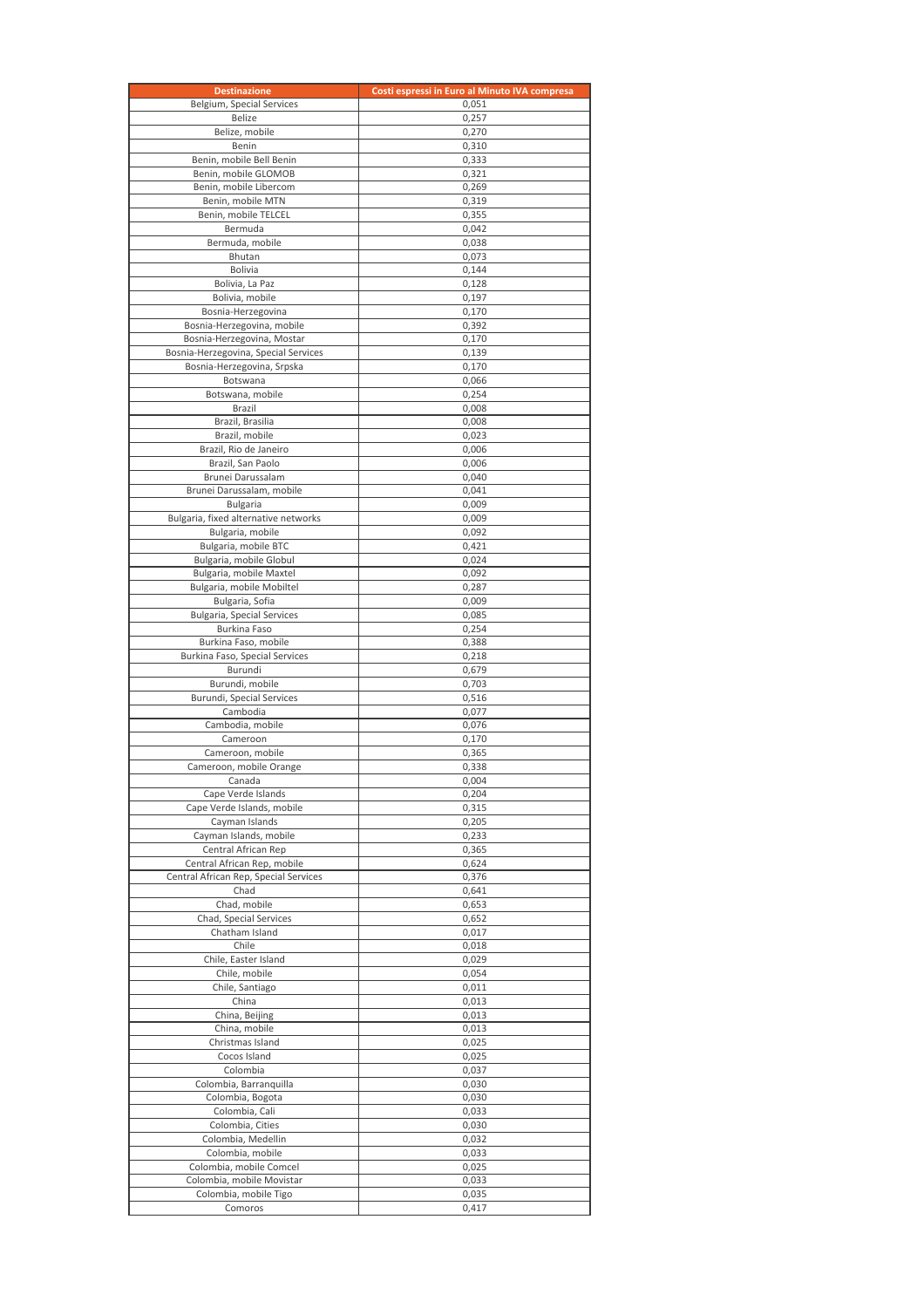| <b>Destinazione</b>                                                               | Costi espressi in Euro al Minuto IVA compresa |
|-----------------------------------------------------------------------------------|-----------------------------------------------|
| Congo                                                                             | 0,506                                         |
| Congo Democratic Republic                                                         | 0,384                                         |
| Congo Democratic Republic, CCT mobile<br>Congo Democratic Republic, Celtel mobile | 0,352<br>0,456                                |
| Congo Democratic Republic, mobile                                                 | 0,354                                         |
| Congo Democratic Republic, mobile Vodacom                                         | 0,271                                         |
| Congo Democratic Republic, Tigo mobile                                            | 0,363                                         |
| Congo, mobile                                                                     | 0,456                                         |
| Cook Islands                                                                      | 0,881                                         |
| Cook Islands, mobile                                                              | 0,882                                         |
| Cook Islands, Special Services<br>Costa Rica                                      | 3,368<br>0,024                                |
| Costa Rica, mobile                                                                | 0,064                                         |
| Croatia                                                                           | 0,008                                         |
| Croatia, mobile                                                                   | 0,072                                         |
| Croatia, Zagreb                                                                   | 0,008                                         |
| Cuba<br>Cuba, mobile                                                              | 0,793<br>0,793                                |
| Cyprus                                                                            | 0,008                                         |
| Cyprus, mobile                                                                    | 0,029                                         |
| Cyprus, North                                                                     | 0,041                                         |
| Czech Republic                                                                    | 0,020                                         |
| Czech Republic, mobile                                                            | 0,036                                         |
| Czech Republic, Prague                                                            | 0,020                                         |
| Denmark<br>Denmark, mobile Barablu                                                | 0,007<br>0.016                                |
| Denmark, mobile HI3G                                                              | 0,016                                         |
| Denmark, mobile Others                                                            | 0,016                                         |
| Denmark, mobile TDC Mobil                                                         | 0,016                                         |
| Denmark, mobile Telenor                                                           | 0,016                                         |
| Denmark, mobile Telia mobile                                                      | 0,016                                         |
| Diego Garcia<br>Djibouti                                                          | 1,062<br>0,411                                |
| Djibouti, mobile                                                                  | 0,398                                         |
| Dominica                                                                          | 0,240                                         |
| Dominica, mobile                                                                  | 0,298                                         |
| Dominica, Special Services                                                        | 0,243                                         |
| Dominican Republic                                                                | 0,023                                         |
| Dominican Republic, mob Centennial<br>Dominican Republic, mob Orange              | 0,081<br>0,080                                |
| Dominican Republic, mob Others                                                    | 0,080                                         |
| Dominican Republic, mob Tricom                                                    | 0,081                                         |
| Ecuador                                                                           | 0,136                                         |
| Ecuador, Cuenca                                                                   | 0,136                                         |
| Ecuador, Guayaquil<br>Ecuador, mobile                                             | 0,133                                         |
| Ecuador, mobile Movistar                                                          | 0,248<br>0,240                                |
| Ecuador, mobile Porta                                                             | 0,202                                         |
| Ecuador, Quito                                                                    | 0,137                                         |
| Egypt                                                                             | 0,105                                         |
| Egypt, Alexandria                                                                 | 0,105                                         |
| Egypt, Cairo                                                                      | 0,105                                         |
| Egypt, mobile<br>Egypt, mobile Etisalat                                           | 0,147<br>0,178                                |
| El Salvador                                                                       | 0,134                                         |
| El Salvador, mobile                                                               | 0,199                                         |
| El Salvador, mobile Digicel                                                       | 0,165                                         |
| El Salvador, mobile Telefonica                                                    | 0,207                                         |
| El Salvador, mobile Telemovil                                                     | 0,208<br>3,368                                |
| Ellipso<br><b>EMSAT</b>                                                           | 4,379                                         |
| <b>Equatorial Guinea</b>                                                          | 0,395                                         |
| Equatorial Guinea, mobile                                                         | 0,589                                         |
| Eritrea                                                                           | 0,262                                         |
| Eritrea, mobile                                                                   | 0,262                                         |
| Estonia                                                                           | 0,018                                         |
| Estonia, mobile<br>Estonia, Special Services                                      | 0,383<br>0,456                                |
| Ethiopia                                                                          | 0,271                                         |
| Ethiopia, Addis Abeba                                                             | 0,271                                         |
| Ethiopia, mobile                                                                  | 0,195                                         |
| Ethiopia, mobile ETA                                                              | 0,195                                         |
| <b>ETNS Euro Space</b>                                                            | 11,177                                        |
| Falkland Islands<br>Faroe Islands                                                 | 1,786<br>0,068                                |
| Faroe Islands, mobile                                                             | 0,173                                         |
| Fiji Islands                                                                      | 0,254                                         |
| Fiji Islands, mobile                                                              | 0,190                                         |
| Finland                                                                           | 0,052                                         |
| Finland, Corporate<br>Finland, Helsinki                                           | 0,052<br>0,052                                |
|                                                                                   |                                               |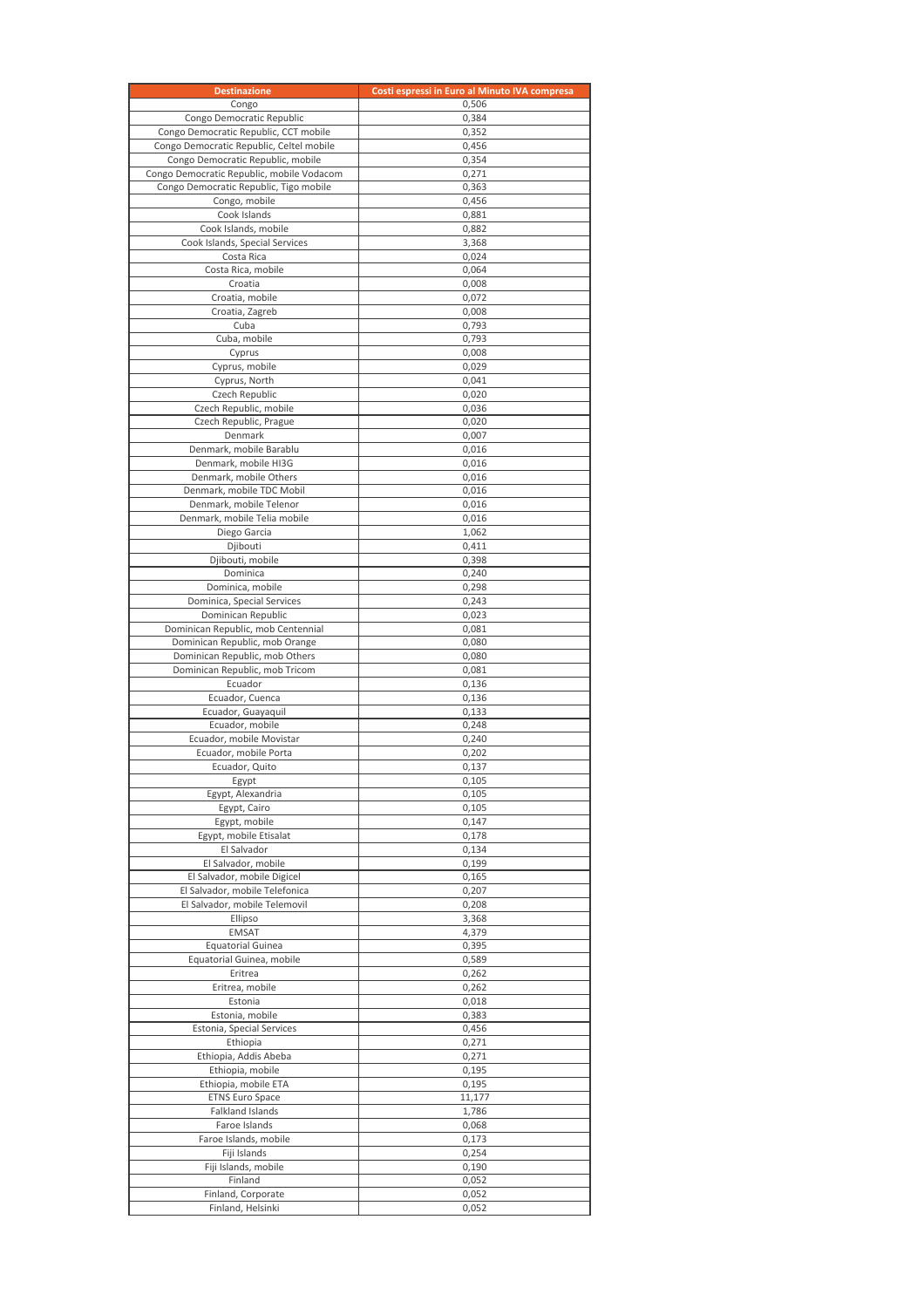| <b>Destinazione</b>                               | Costi espressi in Euro al Minuto IVA compresa |
|---------------------------------------------------|-----------------------------------------------|
| Finland, Mobile Aaland Mobil                      | 0,025                                         |
| Finland, Mobile DNA                               | 0,025                                         |
| Finland, Mobile Elisa<br>Finland, Mobile Others   | 0,025<br>0,025                                |
| Finland, Mobile Sonera                            | 0,025                                         |
| Finland, Mobile TDC                               | 0,025                                         |
| Finland, Premium                                  | 0,070                                         |
| France                                            | 0,005                                         |
| France, mobile                                    | 0,026                                         |
| France, mobile Bouygues<br>France, mobile Free    | 0,025<br>0,025                                |
| France, mobile Orange                             | 0,024                                         |
| France, mobile SFR                                | 0,025                                         |
| France, Paris                                     | 0.005                                         |
| France, Special Services                          | 0,338                                         |
| <b>French Antilles</b><br>French Antilles, mobile | 0,018<br>0,035                                |
| French Guiana                                     | 0,011                                         |
| French Guiana, mobile                             | 0,050                                         |
| French Polynesia                                  | 0,273                                         |
| French Polynesia, mobile                          | 0,297                                         |
| Gabon<br>Gabon, mobile                            | 0,476<br>0,439                                |
| Gambia                                            | 0,843                                         |
| Gambia, mobile Africell                           | 0,742                                         |
| Gambia, mobile Comium                             | 0,742                                         |
| Gambia, mobile Gamcell                            | 0,742                                         |
| Gambia, mobile Qcell                              | 0.742                                         |
| Georgia<br>Georgia, mobile                        | 0,237<br>0,323                                |
| Georgia, mobile Geocell                           | 0,321                                         |
| Georgia, mobile Magtikom                          | 0,321                                         |
| Georgia, Special services                         | 0,338                                         |
| Georgia, Tbilisi                                  | 0,203                                         |
| Germany                                           | 0,007                                         |
| Germany, mobile<br>Germany, mobile Eplus          | 0,031<br>0,031                                |
| Germany, mobile O2                                | 0,031                                         |
| Germany, mobile T-Mobile                          | 0,031                                         |
| Germany, mobile Vodafone D2                       | 0,031                                         |
| Germany, Personal Number                          | 0,060                                         |
| Germany, Special Services<br>Ghana                | 0,220<br>0,333                                |
| Ghana, Accra                                      | 0,299                                         |
| Ghana, mobile                                     | 0,313                                         |
| Ghana, mobile MTN                                 | 0,302                                         |
| Gibraltar                                         | 0,043                                         |
| Gibraltar, mobile<br>Globalstar                   | 0,171<br>4,210                                |
| Greece                                            | 0,010                                         |
| Greece, Athens                                    | 0,010                                         |
| Greece, mobile                                    | 0,027                                         |
| Greece, mobile Wind                               | 0,027                                         |
| Greenland<br>Greenland, mobile                    | 0,363<br>0,533                                |
| Grenada                                           | 0,258                                         |
| Grenada, mobile                                   | 0,263                                         |
| Guadeloupe                                        | 0,043                                         |
| Guadeloupe, mobile                                | 0,040                                         |
| Guam<br>Guam, mobile                              | 0,020                                         |
| Guatemala                                         | 0,023<br>0,120                                |
| Guatemala, mobile                                 | 0,153                                         |
| Guinea                                            | 0,439                                         |
| Guinea, mobile                                    | 0,411                                         |
| Guinea, mobile Areeba                             | 0,473                                         |
| Guinea, mobile Cellcom<br>Guinea, mobile Intercel | 0,419<br>0,423                                |
| Guinea, mobile Orange                             | 0,471                                         |
| Guinea, mobile Sotelgui                           | 0,435                                         |
| Guinea, Special Services                          | 0,456                                         |
| Guinea-Bissau                                     | 0,607                                         |
| Guinea-Bissau, mobile                             | 0,574                                         |
| Guyana<br>Guyana, mobile                          | 0,317<br>0,309                                |
| Guyana, Special Services                          | 0,338                                         |
| Haiti                                             | 0,843                                         |
| Haiti, mobile                                     | 0,843                                         |
| Hawaii                                            | 0,011                                         |
| Honduras<br>Honduras, mobile                      | 0,152<br>0,203                                |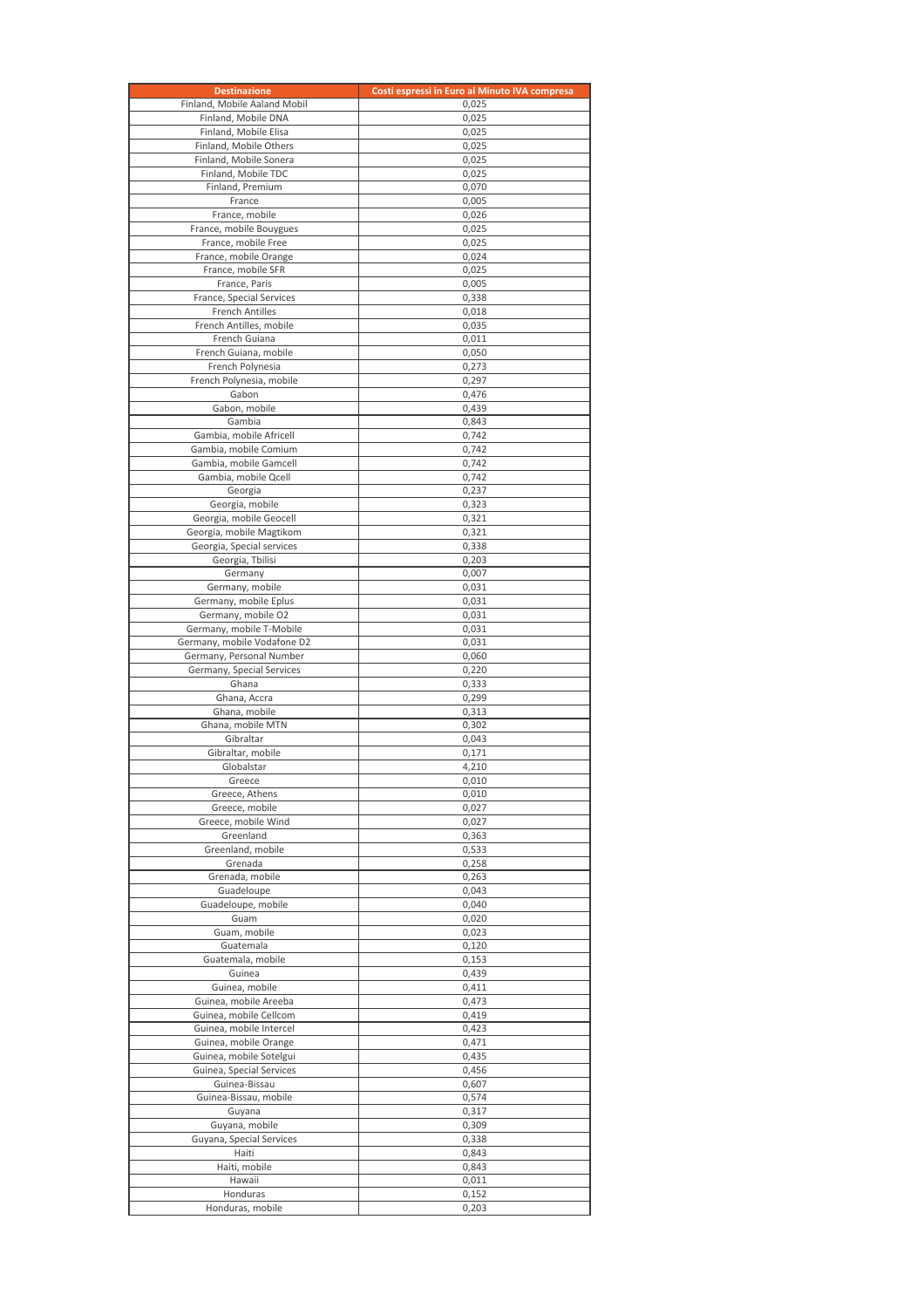| <b>Destinazione</b>                                      | Costi espressi in Euro al Minuto IVA compresa |
|----------------------------------------------------------|-----------------------------------------------|
| Hong Kong                                                | 0,020                                         |
| Hong Kong, mobile                                        | 0,026                                         |
| Hungary<br>Hungary, Budapest                             | 0,005<br>0,005                                |
| Hungary, mobile                                          | 0,025                                         |
| Iceland                                                  | 0,018                                         |
| Iceland, mobile                                          | 0,028                                         |
| India                                                    | 0,013                                         |
| India, Bombay                                            | 0,013                                         |
| India, Calcutta<br>India, mobile                         | 0,013<br>0,013                                |
| India, mobile BSNL                                       | 0,013                                         |
| India, New Delhi                                         | 0,013                                         |
| India, Punjab                                            | 0,013                                         |
| Indonesia                                                | 0,057                                         |
| Indonesia, Jakarta<br>Indonesia, mobile                  | 0,032                                         |
| Inmarsat (SNAC) Aero                                     | 0,050<br>5,052                                |
| Inmarsat B (SNAC) -S                                     | 2,008                                         |
| Inmarsat B GAN                                           | 3,323                                         |
| Inmarsat B HSD (SNAC) -S                                 | 7,282                                         |
| Inmarsat M (SNAC) Except Pacific                         | 1,698                                         |
| Inmarsat M4 (SNAC) HSD<br>Inmarsat Mini-M Fleet          | 6,405<br>1,427                                |
| <b>Inmarsat SNAC</b>                                     | 6,628                                         |
| InSat                                                    | 5,052                                         |
| International Networks, shared code                      | 8,257                                         |
| <b>International Shared Cost Number</b>                  | 0,106                                         |
| Iran                                                     | 0,225                                         |
| Iran, mobile<br>Iraq                                     | 0,171<br>0,169                                |
| Iraq, mobile                                             | 0,220                                         |
| Ireland                                                  | 0,007                                         |
| Ireland, mobile                                          | 0,034                                         |
| Ireland, mobile H3G                                      | 0,017                                         |
| Ireland, mobile Meteor                                   | 0,017                                         |
| Ireland, mobile O2<br>Ireland, mobile Vodafone           | 0,017<br>0,017                                |
| Ireland, Special Services                                | 0,039                                         |
| Iridium                                                  | 5,212                                         |
| Israel                                                   | 0,005                                         |
| Israel, mobile                                           | 0,025                                         |
| Israel, Tel Aviv                                         | 0,005                                         |
| Israel-Palestine Auth.<br>Israel-Palestine Auth., mobile | 0,194<br>0,211                                |
| Italy Fixed                                              | 0,005                                         |
| Italy mobile, BT Italia                                  | 0,022                                         |
| Italy mobile, Elsacom                                    | 0,022                                         |
| Italy mobile, H3G                                        | 0,022                                         |
| Italy mobile, Lycamobile<br>Italy mobile, Noverca        | 0,022<br>0,022                                |
| Italy mobile, Poste Mobile                               | 0,022                                         |
| Italy mobile, RFI                                        | 0,022                                         |
| Italy mobile, TIM                                        | 0,022                                         |
| Italy mobile, Vodafone                                   | 0,022                                         |
| Italy mobile, Wind                                       | 0,022                                         |
| Italy, 155ccWind<br>Ivory Coast                          | 0,022<br>0,415                                |
| Ivory Coast, mobile                                      | 0,321                                         |
| Ivory Coast, mobile Moov                                 | 0,391                                         |
| Ivory Coast, mobile MTN                                  | 0,397                                         |
| Ivory Coast, mobile Orange                               | 0,402                                         |
| Ivory Coast, mobile Oricel                               | 0,282                                         |
| Ivory Coast, Special Services<br>Jamaica                 | 0,338<br>0,180                                |
| Jamaica, mobile                                          | 0,236                                         |
| Japan                                                    | 0,018                                         |
| Japan, mobile                                            | 0,056                                         |
| Japan, Tokyo                                             | 0,018                                         |
| Jordan                                                   | 0,184                                         |
| Jordan, mobile<br>Kazakhstan                             | 0,203<br>0,032                                |
| Kazakhstan, mobile                                       | 0,102                                         |
| Kenya                                                    | 0,191                                         |
| Kenya, mobile                                            | 0,237                                         |
| Kenya, mobile Safaricom                                  | 0,083                                         |
| Kenya, Nairobi<br>Kenya, Special Services                | 0,187<br>0,139                                |
| Kiribati                                                 | 1,685                                         |
| Kiribati, mobile                                         | 1,685                                         |
| Kiribati, Special Services                               | 3,368                                         |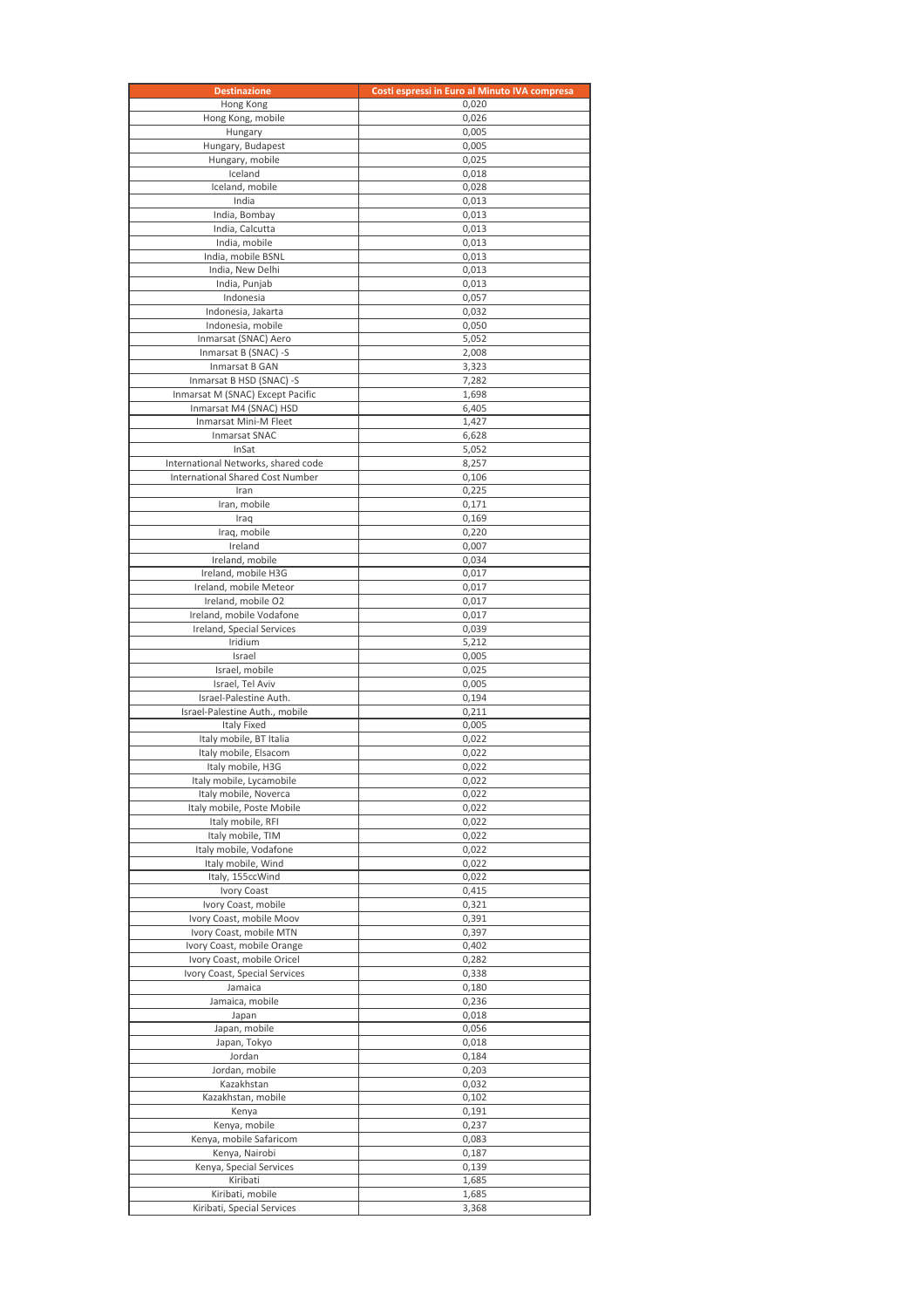| <b>Destinazione</b>                                      | Costi espressi in Euro al Minuto IVA compresa |
|----------------------------------------------------------|-----------------------------------------------|
| Korea North                                              | 0,512                                         |
| Korea South                                              | 0,013                                         |
| Korea South, mobile<br>Korea South, Seoul                | 0,020<br>0,011                                |
| Kuwait                                                   | 0,072                                         |
| Kuwait, mobile                                           | 0,057                                         |
| Kyrgyzstan                                               | 0,154                                         |
| Kyrgyzstan, mobile                                       | 0,210                                         |
| Laos                                                     | 0,096                                         |
| Laos, mobile<br>Latvia                                   | 0,095                                         |
| Latvia, mobile                                           | 0,237<br>0,085                                |
| Latvia, mobile 2                                         | 0,574                                         |
| Latvia, Riga                                             | 0,229                                         |
| Latvia, Special Services                                 | 0,658                                         |
| Lebanon                                                  | 0,104                                         |
| Lebanon, mobile<br>Lesotho                               | 0,181<br>0,323                                |
| Lesotho, mobile                                          | 0,233                                         |
| Liberia                                                  | 0,507                                         |
| Liberia, mobile                                          | 0,483                                         |
| Liberia, mobile MTN                                      | 0,460                                         |
| Liberia, Special Services                                | 0,497                                         |
| Libya                                                    | 0,291                                         |
| Libya, mobile<br>Liechtenstein                           | 0,313<br>0,088                                |
| Liechtenstein, mobile                                    | 0,136                                         |
| Liechtenstein, Special Services                          | 0,089                                         |
| Lithuania                                                | 0,012                                         |
| Lithuania, mobile                                        | 0,020                                         |
| Lithuania, Special Services                              | 0,599                                         |
| Luxembourg<br>Luxembourg, mobile                         | 0,012                                         |
| Macao                                                    | 0,025<br>0,085                                |
| Macao, mobile                                            | 0,089                                         |
| Macedonia                                                | 0,176                                         |
| Macedonia, mobile                                        | 0,431                                         |
| Madagascar                                               | 0,641                                         |
| Madagascar, mobile                                       | 0,641                                         |
| Madagascar, mobile Madacom<br>Madagascar, mobile Orange  | 0,690<br>0,666                                |
| Madagascar, Special Services                             | 0,683                                         |
| Madeira                                                  | 0,007                                         |
| Malawi                                                   | 0,355                                         |
| Malawi, mobile                                           | 0,428                                         |
| Malaysia                                                 | 0,037                                         |
| Malaysia, mobile<br>Maldives                             | 0,021<br>0,937                                |
| Maldives, mobile                                         | 0,990                                         |
| Maldives, Special Services                               | 0,938                                         |
| Mali                                                     | 0,240                                         |
| Mali, Bamako                                             | 0,240                                         |
| Mali, mobile<br>Mali, mobile Ikatel                      | 0,465                                         |
| Malta                                                    | 0,464<br>0,008                                |
| Malta, mobile                                            | 0,018                                         |
| Maritime Communications Partner                          | 3,368                                         |
| Maritime mobile Service                                  | 7,440                                         |
| Marshall islands                                         | 0,304                                         |
| Mauritania                                               | 0,512                                         |
| Mauritania, mobile<br>Mauritius                          | 0,498<br>0,121                                |
| Mauritius, mobile                                        | 0,128                                         |
| Mayotte and Reunion                                      | 0,085                                         |
| Mexico                                                   | 0,005                                         |
| Mexico, Mexico City                                      | 0,005                                         |
| Mexico, mobile                                           | 0,026                                         |
| Micronesia<br>Midway Islands                             | 0,338<br>8,485                                |
| Moldova                                                  | 0,343                                         |
| Moldova, mobile                                          | 0,304                                         |
| Moldova, mobile Moldcell                                 | 0,341                                         |
| Moldova, mobile Moldtelecom                              | 0,330                                         |
| Moldova, mobile Orange                                   | 0,279                                         |
| Moldova, mobile Priednestrovie<br>Moldova, Pridnestrovie | 0,291<br>0,234                                |
| Moldova, Special Services                                | 0,325                                         |
| Monaco                                                   | 0,079                                         |
| Monaco, mobile                                           | 0,431                                         |
| Mongolia                                                 | 0,028                                         |
| Mongolia, mobile                                         | 0,027                                         |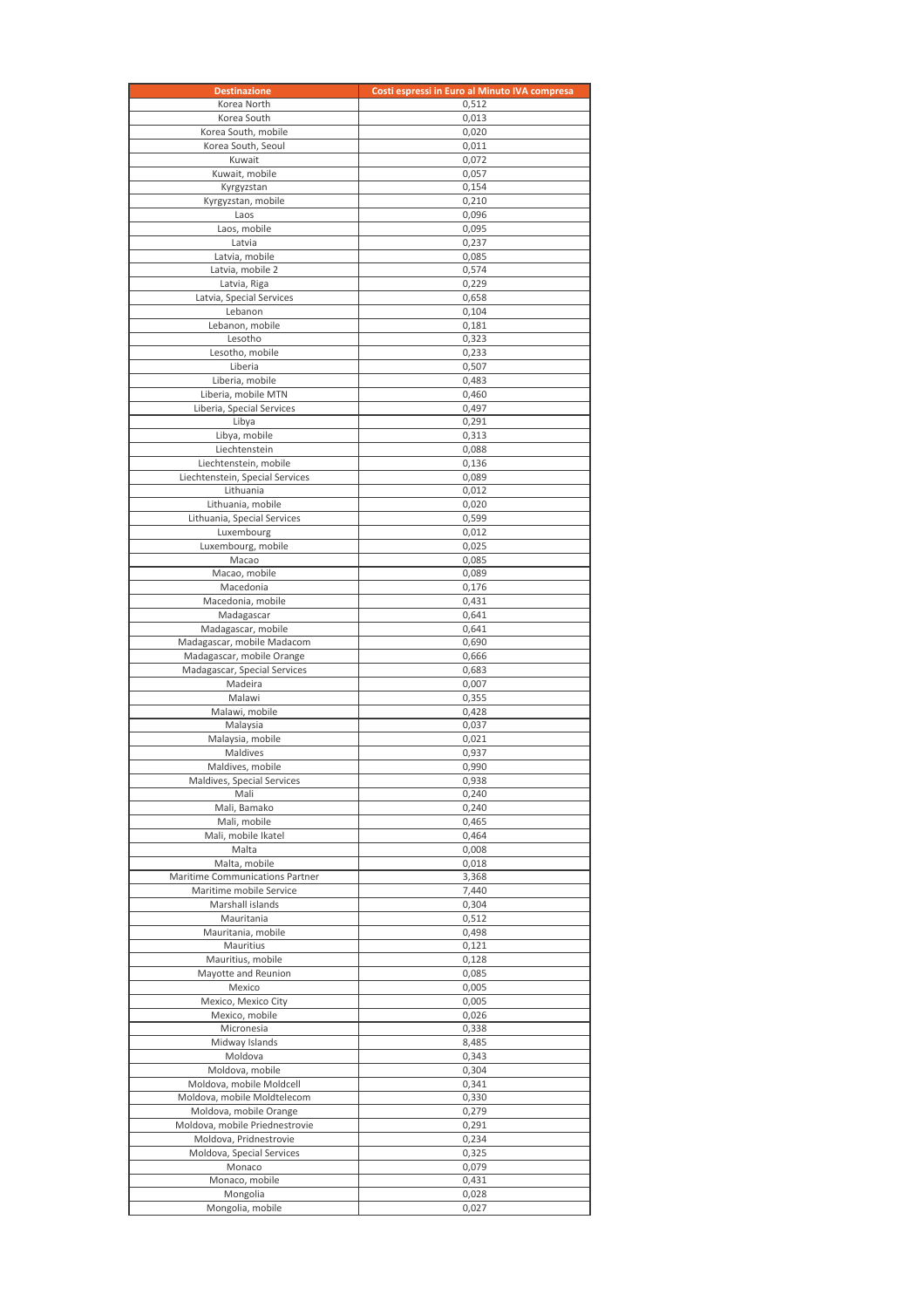| <b>Destinazione</b>                                               | Costi espressi in Euro al Minuto IVA compresa |
|-------------------------------------------------------------------|-----------------------------------------------|
| Montenegro                                                        | 0,169                                         |
| Montenegro, mobile                                                | 0,432                                         |
| Montserrat<br>Montserrat, mobile                                  | 0,278<br>0,275                                |
| Montserrat, Special Services                                      | 0,258                                         |
| Morocco                                                           | 0,018                                         |
| Morocco, Casablanca                                               | 0,018                                         |
| Morocco, Fixed Alternative Networks                               | 0,136                                         |
| Morocco, mobile                                                   | 0,377                                         |
| Morocco, mobile Meditelecom<br>Morocco, mobile Wana full mobility | 0,384<br>0,384                                |
| Morocco, mobile Wana restraint mobility                           | 0,338                                         |
| Mozambique                                                        | 0,058                                         |
| Mozambique, mobile                                                | 0,254                                         |
| Myanmar                                                           | 0,132                                         |
| Myanmar, mobile<br>Namibia                                        | 0,179<br>0,047                                |
| Namibia, mobile                                                   | 0,064                                         |
| Nauru                                                             | 1,685                                         |
| Nauru, mobile                                                     | 1,685                                         |
| Nauru, Special Services                                           | 3,368                                         |
| Nepal<br>Nepal, Kathmandu                                         | 0,130<br>0,132                                |
| Nepal, mobile                                                     | 0,139                                         |
| Netherlands                                                       | 0,009                                         |
| <b>Netherlands Antilles</b>                                       | 0,140                                         |
| Netherlands Antilles, mobile                                      | 0,140                                         |
| Netherlands, mobile                                               | 0,035                                         |
| New Caledonia<br>New Caledonia, mobile                            | 0,422<br>0,422                                |
| New Zealand                                                       | 0,013                                         |
| New Zealand, mobile                                               | 0,045                                         |
| Nicaragua                                                         | 0,158                                         |
| Nicaragua, mobile                                                 | 0,221                                         |
| Niger<br>Niger, mobile                                            | 0,425<br>0,408                                |
| Nigeria                                                           | 0,127                                         |
| Nigeria, Lagos                                                    | 0,127                                         |
| Nigeria, mobile                                                   | 0,127                                         |
| Nigeria, mobile Econet                                            | 0,124                                         |
| Nigeria, mobile Globacom<br>Nigeria, mobile MTEL                  | 0,117<br>0,121                                |
| Nigeria, mobile MTN                                               | 0,117                                         |
| Niue Island                                                       | 1,685                                         |
| Niue Island, Special Services                                     | 3,368                                         |
| Norfolk Island                                                    | 1,467                                         |
| Norfolk Island, Special Services<br>Northern Marianas             | 1,685                                         |
| Norway                                                            | 0,051<br>0,008                                |
| Norway, Mobile Netcom                                             | 0,018                                         |
| Norway, Mobile Network Norway                                     | 0,018                                         |
| Norway, Mobile Others                                             | 0,018                                         |
| Norway, Mobile Tele2<br>Norway, Mobile Telenor                    | 0,018<br>0,018                                |
| Norway, Shared Cost                                               | 0,085                                         |
| Oman                                                              | 0,131                                         |
| Oman, mobile                                                      | 0,377                                         |
| Oration Technologies                                              | 4,275                                         |
| Pakistan<br>Pakistan, Islamabad                                   | 0,048<br>0,048                                |
| Pakistan, Karachi                                                 | 0,048                                         |
| Pakistan, Lahore                                                  | 0,048                                         |
| Pakistan, mobile                                                  | 0,050                                         |
| Pakistan, mobile Mobilink                                         | 0,047                                         |
| Pakistan, mobile Telenor<br>Palau                                 | 0,016<br>0,328                                |
| Palestine                                                         | 0,191                                         |
| Palestine, mobile                                                 | 0,216                                         |
| Panama                                                            | 0,026                                         |
| Panama, mobile                                                    | 0,152                                         |
| Papua New Guinea<br>Papua New Guinea, mobile                      | 1,685<br>1,685                                |
| Papua New Guinea, Special Services                                | 1,685                                         |
| Paraguay                                                          | 0,037                                         |
| Paraguay, Asuncion                                                | 0,032                                         |
| Paraguay, mobile                                                  | 0,035                                         |
| Peru<br>Peru, Lima                                                | 0,010<br>0,005                                |
| Peru, mobile                                                      | 0,025                                         |
| Peru, Rural                                                       | 0,372                                         |
| Philippines                                                       | 0,119                                         |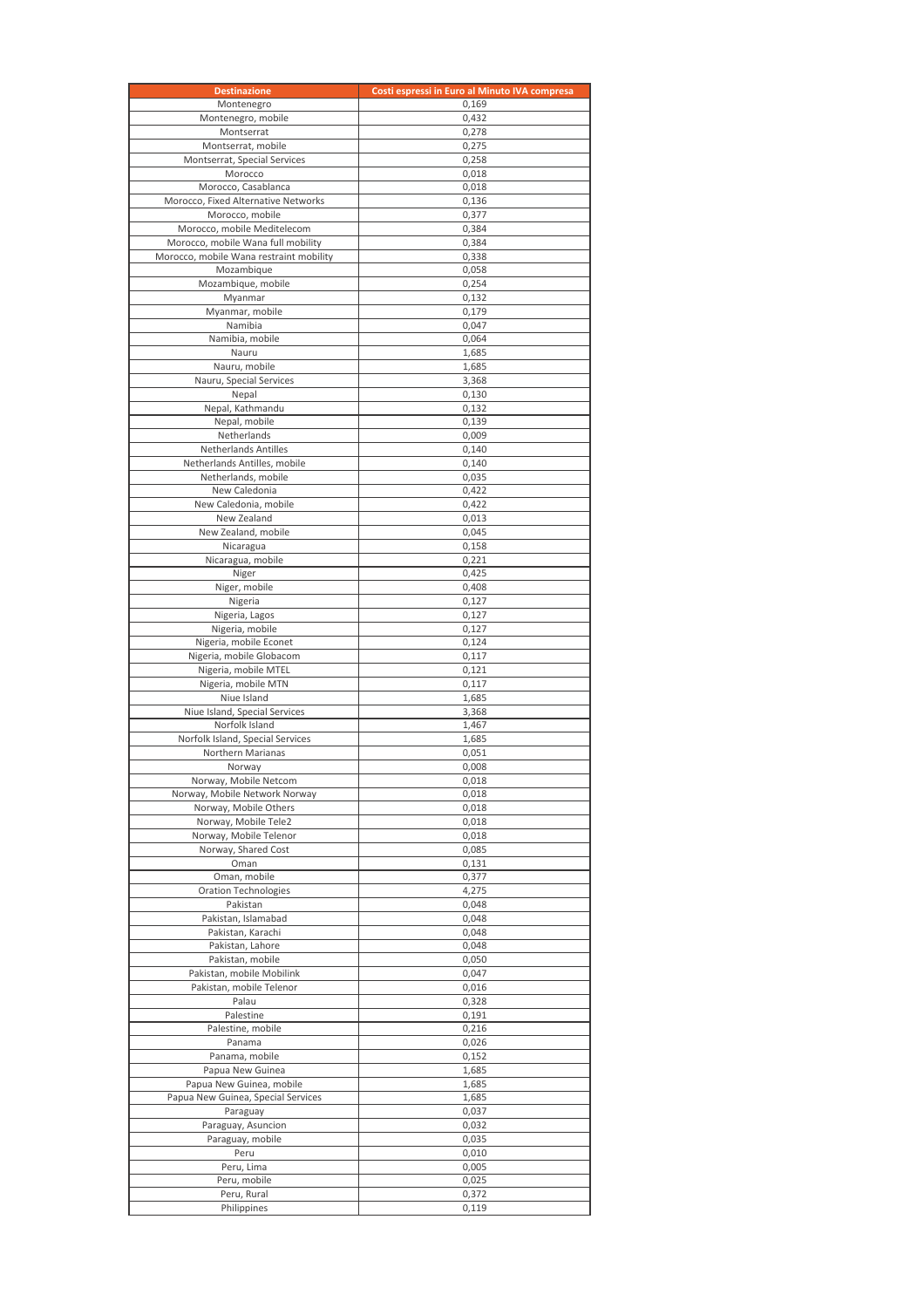| <b>Destinazione</b>                                    | Costi espressi in Euro al Minuto IVA compresa |
|--------------------------------------------------------|-----------------------------------------------|
| Philippines, Manila                                    | 0,112                                         |
| Philippines, mobile                                    | 0,156                                         |
| Philippines, mobile Digitel                            | 0,136                                         |
| Philippines, mobile Globe<br>Philippines, mobile Smart | 0,133<br>0.146                                |
| Poland                                                 | 0,011                                         |
| Poland, mobile                                         | 0,021                                         |
| Poland, mobile Centernet                               | 0,021                                         |
| Poland, mobile ERA                                     | 0,021                                         |
| Poland, mobile Orange                                  | 0,021                                         |
| Poland, mobile P4<br>Poland, mobile Polkomtel          | 0,021<br>0,021                                |
| Poland, Special Services                               | 0,035                                         |
| Poland, Warsaw                                         | 0,011                                         |
| Portugal                                               | 0,005                                         |
| Portugal, mobile                                       | 0,026                                         |
| Puerto Rico                                            | 0,008                                         |
| Puerto Rico, mobile<br>Qatar                           | 0,008<br>0,190                                |
| Qatar, mobile                                          | 0,209                                         |
| Romania                                                | 0,004                                         |
| Romania, Bucharest                                     | 0,005                                         |
| Romania, Fixed Alternative Networks                    | 0,005                                         |
| Romania, mobile                                        | 0,018                                         |
| Romania, mobile Cosmorom                               | 0,018                                         |
| Romania, mobile Digimobil<br>Romania, mobile Orange    | 0,018                                         |
| Romania, mobile Telemobil                              | 0,018<br>0,018                                |
| Romania, mobile Vodafone                               | 0,019                                         |
| Romania, Special Services                              | 0,012                                         |
| Russia                                                 | 0,023                                         |
| Russia, Abkhazia                                       | 0,217                                         |
| Russia, mobile                                         | 0,039                                         |
| Russia, mobile Megafon<br>Russia, mobile MTS           | 0,053<br>0,005                                |
| Russia, mobile Rostelecom                              | 0,039                                         |
| Russia, mobile Vympelcom                               | 0,050                                         |
| Russia, Moscow                                         | 0,013                                         |
| Russia, St.Petersburg                                  | 0,011                                         |
| Rwanda                                                 | 0,337                                         |
| Rwanda, mobile<br>Samoa (USA)                          | 0,321                                         |
| San Marino                                             | 1,685<br>0,028                                |
| San Marino, mobile                                     | 0,346                                         |
| San Marino, Special Services                           | 1,348                                         |
| Sao Tome & Principe                                    | 1,063                                         |
| Sao Tome & Principe, mobile                            | 1,301                                         |
| Saudi Arabia                                           | 0,098                                         |
| Saudi Arabia, mobile<br>Saudi Arabia, Riyadh           | 0,144<br>0,097                                |
| Senegal                                                | 0,260                                         |
| Senegal VAS                                            | 0,474                                         |
| Senegal, Dakar                                         | 0,259                                         |
| Senegal, mobile Orange                                 | 0,394                                         |
| Senegal, mobile others                                 | 0,473                                         |
| Senegal, mobile Sentel<br>Serbia                       | 0,426<br>0,161                                |
| Serbia, Kosovo                                         | 0,119                                         |
| Serbia, mobile                                         | 0,394                                         |
| Serbia, mobile MOBTEL                                  | 0,425                                         |
| Serbia, Special Services                               | 0,408                                         |
| Seychelles Island                                      | 0,641                                         |
| Seychelles Island, mobile<br>Sierra Leone              | 0,779                                         |
| Sierra Leone, mobile                                   | 0,518<br>0,473                                |
| Sierra Leone, Special Services                         | 0,549                                         |
| Singapore                                              | 0,061                                         |
| Singapore, mobile                                      | 0,032                                         |
| Slovak Republic                                        | 0,007                                         |
| Slovak Republic, mobile                                | 0,067                                         |
| Slovenia<br>Slovenia, mobile                           | 0,136<br>0,304                                |
| Solomon Islands                                        | 1,091                                         |
| Solomon Islands, mobile                                | 1,198                                         |
| Solomon Islands, Special Services                      | 2,244                                         |
| Somalia                                                | 0,405                                         |
| Somalia, Mogadiscio                                    | 0,524                                         |
| Somalia, Special Services<br>South Africa              | 0,584<br>0,025                                |
| South Africa, Johannesburg                             | 0,020                                         |
| South Africa, mobile                                   | 0,076                                         |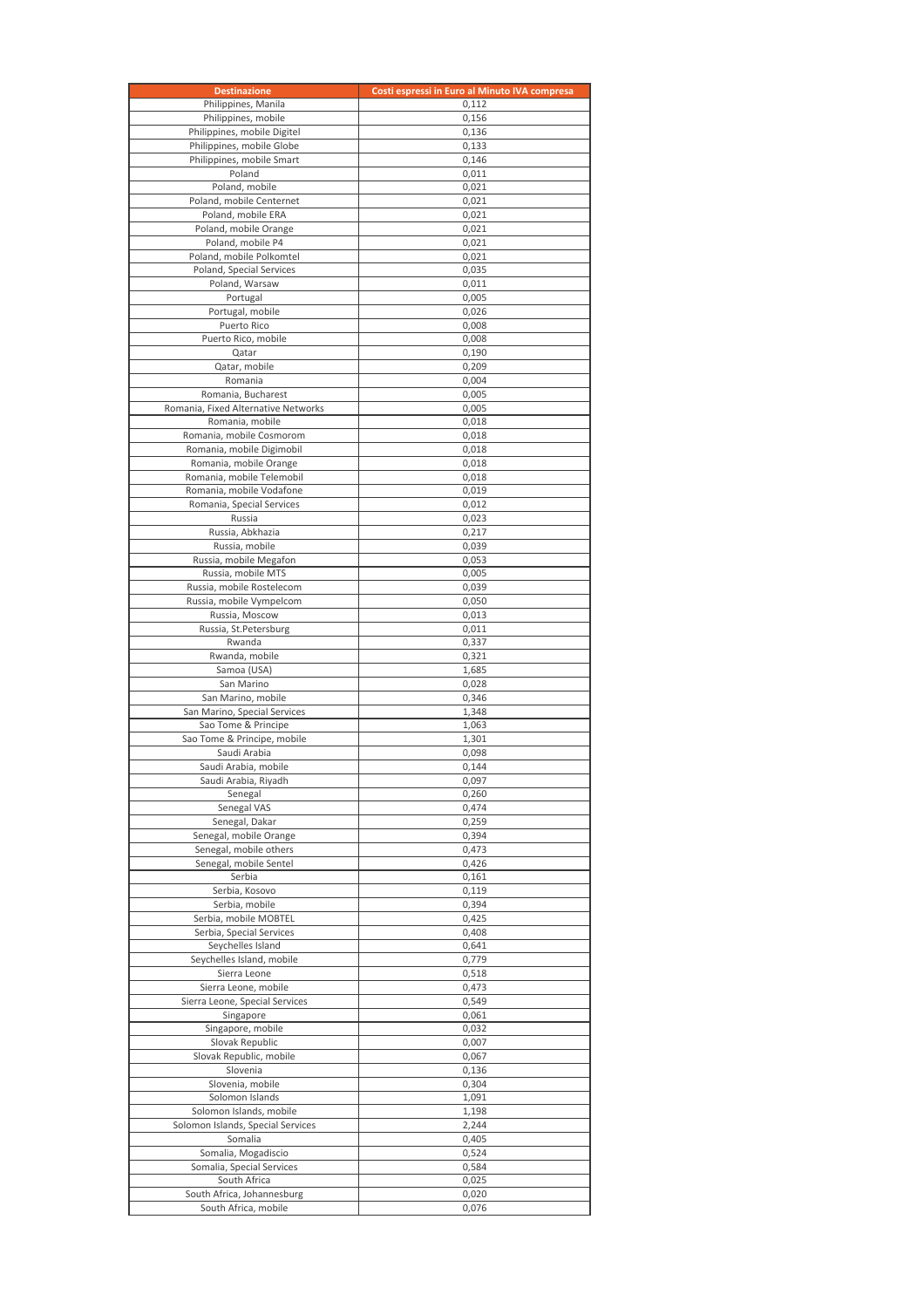| <b>Destinazione</b>                                          | Costi espressi in Euro al Minuto IVA compresa |
|--------------------------------------------------------------|-----------------------------------------------|
| South Africa, mobile Cell-C                                  | 0,042                                         |
| South Africa, mobile MTN                                     | 0,037                                         |
| South Africa, mobile TELKOM                                  | 0,048                                         |
| South Africa, mobile Vodacom                                 | 0,021                                         |
| South Africa, MTN                                            | 0,046                                         |
| Spain<br>Spain, Balearic Island                              | 0,004<br>0,005                                |
| Spain, Madrid                                                | 0,004                                         |
| Spain, mobile                                                | 0,021                                         |
| Spain, mobile Amena                                          | 0,021                                         |
| Spain, mobile Telefonica                                     | 0,020                                         |
| Spain, mobile Vodafone                                       | 0,020                                         |
| Spain, Special Services                                      | 0.176                                         |
| Sri Lanka                                                    | 0,205                                         |
| Sri Lanka, Lankabell                                         | 0,197                                         |
| Sri Lanka, mobile                                            | 0,203                                         |
| Sri Lanka, mobile Bharti<br>Sri Lanka, mobile Dialog Tele    | 0,194<br>0,197                                |
| Sri Lanka, mobile Mobitel                                    | 0,191                                         |
| Sri Lanka, MTN                                               | 0,198                                         |
| Sri Lanka, SLT                                               | 0,199                                         |
| St. Helena                                                   | 0,995                                         |
| St. Kitts & Nevis                                            | 0,273                                         |
| St. Kitts & Nevis, mobile                                    | 0,283                                         |
| St. Lucia                                                    | 0,231                                         |
| St. Lucia, mobile                                            | 0,311                                         |
| St. Maarten                                                  | 0,150                                         |
| St. Pierre & Miguelon                                        | 0,254                                         |
| St. Pierre & Miquelon, mobile                                | 0,329                                         |
| St. Vincent & Grenadines<br>St. Vincent & Grenadines, mobile | 0,222<br>0,292                                |
| Sud Sudan                                                    | 0,337                                         |
| Sudan                                                        | 0,185                                         |
| Sudan, mobile                                                | 0,193                                         |
| Suriname                                                     | 1,685                                         |
| Suriname, mobile                                             | 1,685                                         |
| Swaziland                                                    | 0,075                                         |
| Swaziland, mobile                                            | 0,169                                         |
| Sweden                                                       | 0,004                                         |
| Sweden, mobile Comvig                                        | 0,016                                         |
| Sweden, mobile HI3G                                          | 0,015                                         |
| Sweden, mobile Others                                        | 0,015                                         |
| Sweden, mobile Telenor<br>Sweden, mobile Telia mobile        | 0,015<br>0,015                                |
| Sweden, Paging                                               | 0,015                                         |
| Switzerland                                                  | 0,013                                         |
| Switzerland, Corporate                                       | 0,016                                         |
| Switzerland, mobile Orange                                   | 0,217                                         |
| Switzerland, mobile others                                   | 0,495                                         |
| Switzerland, mobile Sunrise                                  | 0,144                                         |
| Switzerland, mobile Swisscom                                 | 0,434                                         |
| Syria                                                        | 0,085                                         |
| Syria, mobile                                                | 0,136                                         |
| Taiwan<br>Taiwan, mobile                                     | 0,015                                         |
| Taiwan, Taipei                                               | 0,116<br>0,016                                |
| Tajikistan                                                   | 0,209                                         |
| Tajikistan, mobile                                           | 0,179                                         |
| Tanzania                                                     | 0,338                                         |
| Tanzania, Dar es Salaam                                      | 0,422                                         |
| Tanzania, mobile                                             | 0,287                                         |
| Tanzania, Zanzibar                                           | 0,413                                         |
| Thailand                                                     | 0,032                                         |
| Thailand, Bangkok                                            | 0,011                                         |
| Thailand, mobile                                             | 0,010                                         |
| <b>Timor East</b><br>Timor East, mobile                      | 0,719<br>0,768                                |
| Togo                                                         | 0,675                                         |
| Togo, mobile                                                 | 0,675                                         |
| Togo, mobile Atlantique Telecom Togo                         | 0,675                                         |
| Togo, mobile Togocell                                        | 0,235                                         |
| Tokelau                                                      | 1,461                                         |
| Tonga Islands                                                | 1,685                                         |
| Tonga Islands, mobile                                        | 1,685                                         |
| Trinidad & Tobago                                            | 0,123                                         |
| Trinidad & Tobago, mobile                                    | 0,198                                         |
| Tristan Da Cunda<br>Tunisia                                  | 1,559<br>0,548                                |
| Tunisia, mobile Orange                                       | 0,675                                         |
| Tunisia, mobile Orascom                                      | 0,692                                         |
| Tunisia, mobile Tuntel                                       | 0,742                                         |